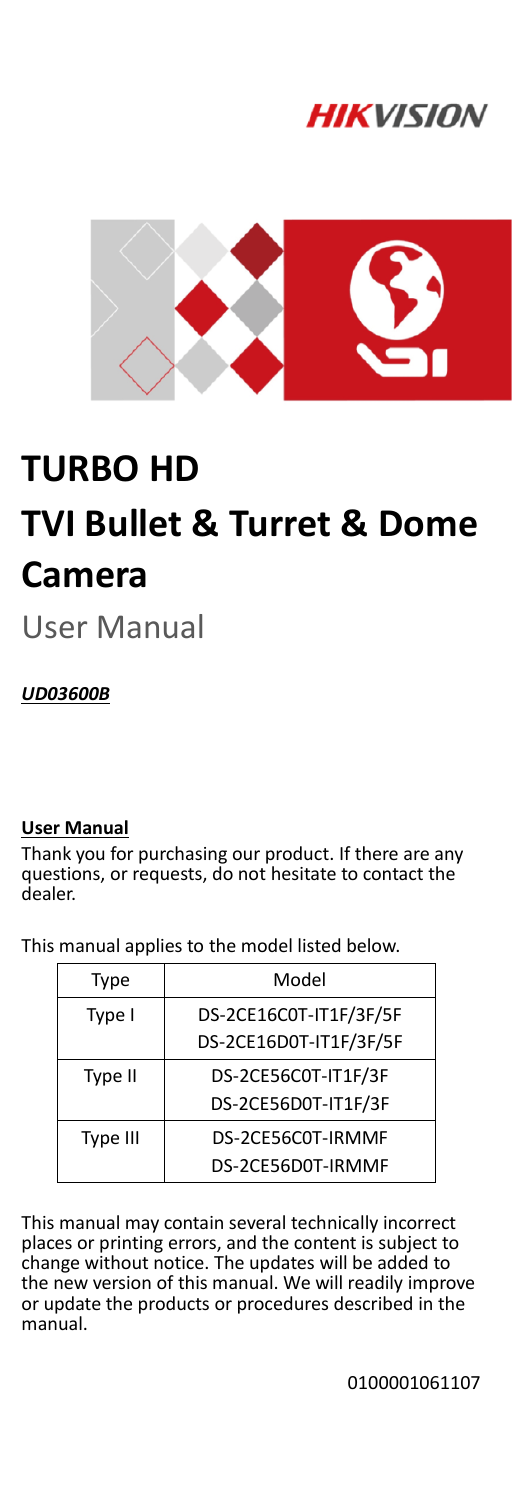# **Regulatory Information**

# **FCC Information**

**FCC compliance:** This equipment has been tested and found to comply with the limits for a Class A digital device, pursuant to part 15 of the FCC Rules. These limits are designed to provide reasonable protection against harmful interference when the equipment is operated in a commercial environment. This equipment generates, uses, and can radiate radio frequency energy and, if not installed and used in accordance with the instruction manual, may cause harmful interference to radio communications. Operation of this equipment in a residential area is likely to cause harmful interference in which case the user will be required to correct the interference at his own expense.

## **FCC Conditions**

This device complies with part 15 of the FCC Rules. Operation is subject to the following two conditions:

1. This device may not cause harmful interference.

2. This device must accept any interference received, including interference that may cause undesired operation

## **EU Conformity Statement**



This product and - if applicable - the supplied accessories too are marked with "CE" and comply therefore with the applicable harmonized European

standards listed under the EMC Directive 2014/30/EU, the RoHS Directive 2011/65/EU.



2012/19/EU (WEEE directive): Products marked with this symbol cannot be disposed of as unsorted municipal waste in the European Union. For proper recycling, return this product to your local supplier upon the purchase of equivalent new

equipment, or dispose of it at designated collection points. For more information see[: www.recyclethis.info.](http://www.recyclethis.info/)

## **Industry Canada ICES-003 Compliance**

This device meets the CAN ICES-3 (A)/NMB-3(A) standards requirements.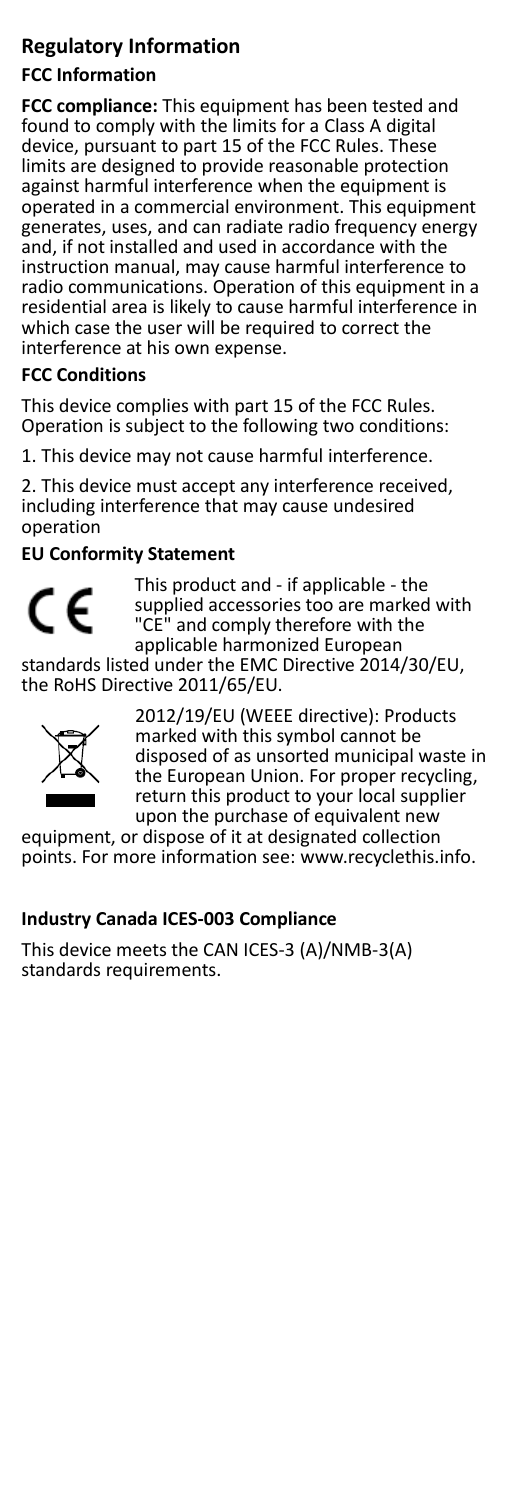## **Safety Instruction**

These instructions are intended to ensure that user can use the product correctly to avoid danger or property loss.

The precaution measure is divided into "Warnings" and "Cautions"

**Warnings:** Serious injury or death may occur if any of the warnings are neglected.

**Cautions:** Injury or equipment damage may occur if any of the cautions are neglected.





## **Warnings**

- In the use of the product, you must be in strict compliance with the electrical safety regulations of the nation and region.
- Refer to technical specifications for detailed information.
- Input voltage should meet both the SELV (Safety Extra Low Voltage) and the Limited Power Source with 12 V DC according to the IEC60950-1 standard. Refer to technical specifications for detailed information.
- Do not connect several devices to one power adapter as adapter overload may cause over-heating or a fire hazard.
- Make sure that the plug is firmly connected to the power socket.
- When the product is mounted on wall or ceiling, the device shall be firmly fixed.
- If smoke, odor or noise rise from the device, turn off the power at once and unplug the power cable, and then contact the service center.
- If the product does not work properly, contact your dealer or the nearest service center. Never attempt to disassemble the camera yourself. (We shall not assume any responsibility for problems caused by unauthorized repair or maintenance.)



- Make sure the power supply voltage is correct before using the camera.
- Do not drop the camera or subject it to physical shock.
- Do not touch senor modules with fingers. If cleaning is necessary, use clean cloth with a bit of ethanol and wipe it gently.
- Do not aim the camera at the sun or extra bright places. Blooming or smearing may occur otherwise (which is not a malfunction), and affect the endurance of sensor at the same time.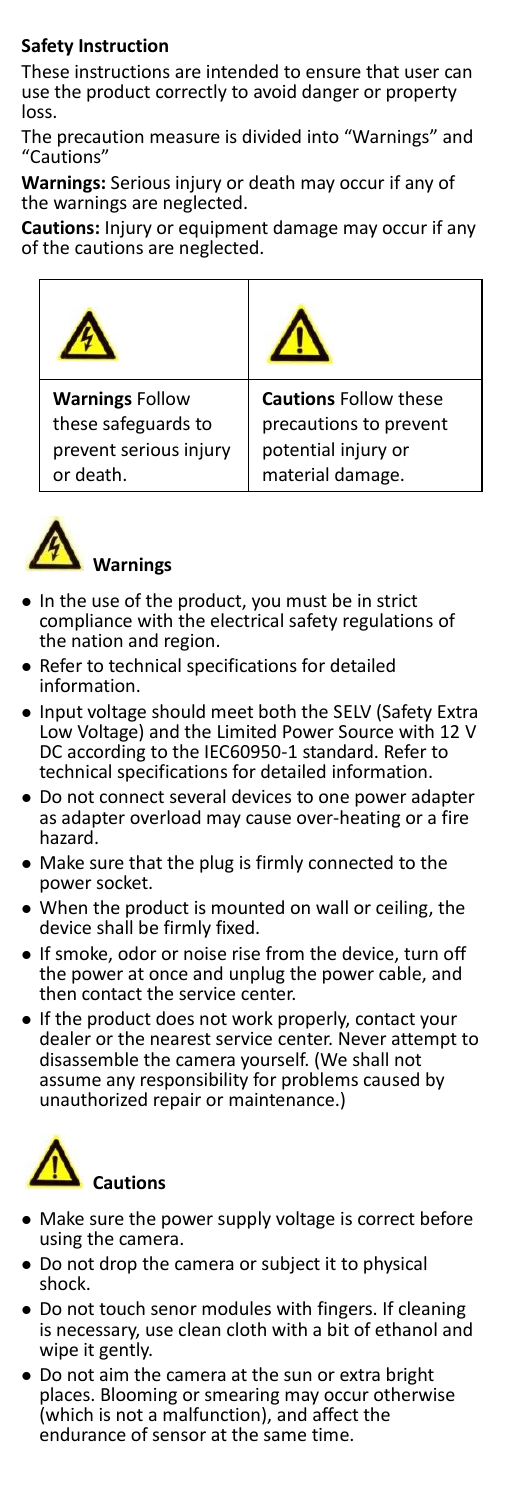- The sensor may be burned out by a laser beam, so when any laser equipment is in using, make sure that the surface of sensor will not be exposed to the laser beam.
- Do not place the camera in extremely hot, cold, dusty or damp locations, and do not expose it to high electromagnetic radiation.
- To avoid heat accumulation, good ventilation is required for operating environment.
- Keep the camera away from liquid while in use.
- While in delivery, the camera shall be packed in its original packing, or packing of the same texture.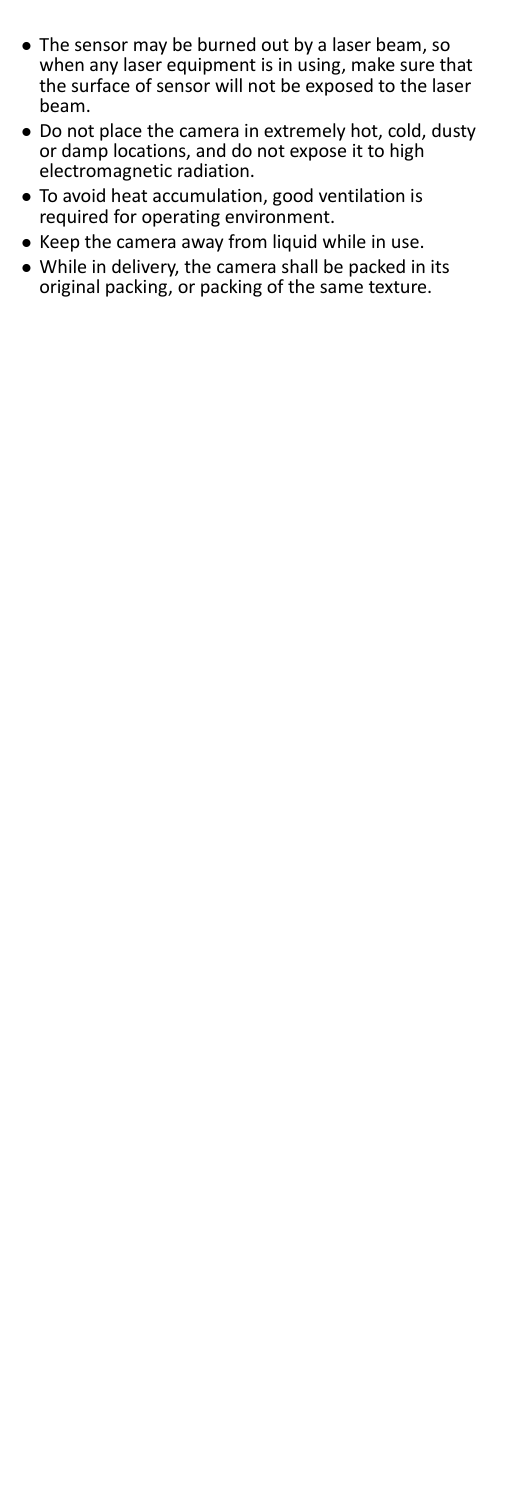# **1.1 Product Features**

The camera is applicable for both indoor and outdoor conditions, and the application scenarios include road, warehouse, parking lot, office, campus etc.. The main features are as follows:

- High performance CMOS sensor
- 1080p/720p resolution
- Auto white balance
- Auto electronic shutter
- Auto gain control (AGC)
- Switchable TVI/AHD/CVI/CVBS video output
- IR cut filter
- 3-axis adjustment

# *Note:*

Type III camera is applicable for indoor only.

# **1.2 Overview**

# **1.2.1 Type I Camera Overview**



Figure 1. 1 Type I Camera Overview

# *Note:*

Press the switch button for 5 seconds to switch the video output with TVI, AHD, CVI, and CVBS available.

# **1.2.2 Type II Camera Overview**





# *Note:*

Press the switch button for 5 seconds to switch the video output with TVI, AHD, CVI, and CVBS available.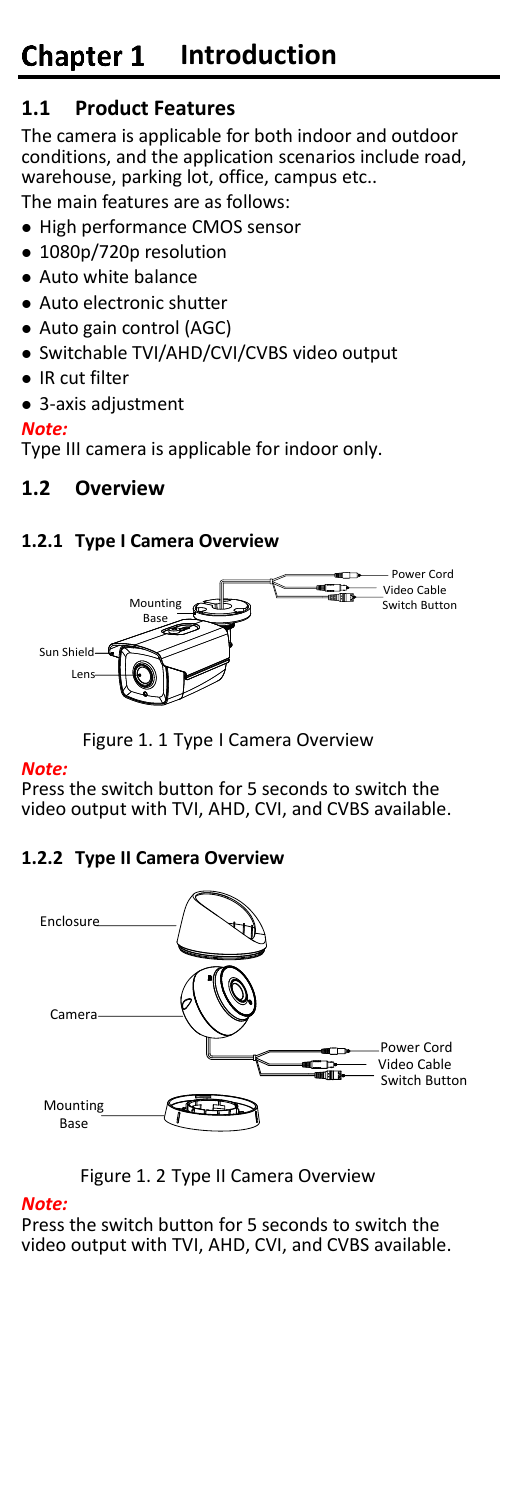# **1.2.3 Type III Camera Overview**



Figure 1. 3 Type III Camera Overview

#### *Note:*

Press the switch button for 5 seconds to switch the video output with TVI, AHD, CVI, and CVBS available.

#### **Chapter 2 Installation**

# **2.1 Installation Preparation**

#### *Before you start:*

- Make sure that the device in the package is in good condition and all the assembly parts are included.
- Make sure that all the related equipment is power-off during the installation.
- Check the specification of the products for the installation environment.
- Check whether the power supply is matched with your power output to avoid damage.
- Make sure the wall is strong enough to withstand three times the weight of the camera and the mounting bracket.
- If the wall is cement, you need to insert expansion bolts before you install the camera. If the wall is wooden, you can use self-tapping screws to secure the camera.
- If the product does not function properly, contact your dealer or the nearest service center. Do NOT disassemble the camera for repair or maintenance by yourself.

# **2.2 Installation of Type I Camera**

## *Steps:*

- 1. Attach the dill template to the ceiling.
- 2. Drill the screw holes according to the drill template. and the cable hole (optional) on the ceiling.

<span id="page-5-0"></span>

Figure 2. 1 Drill Template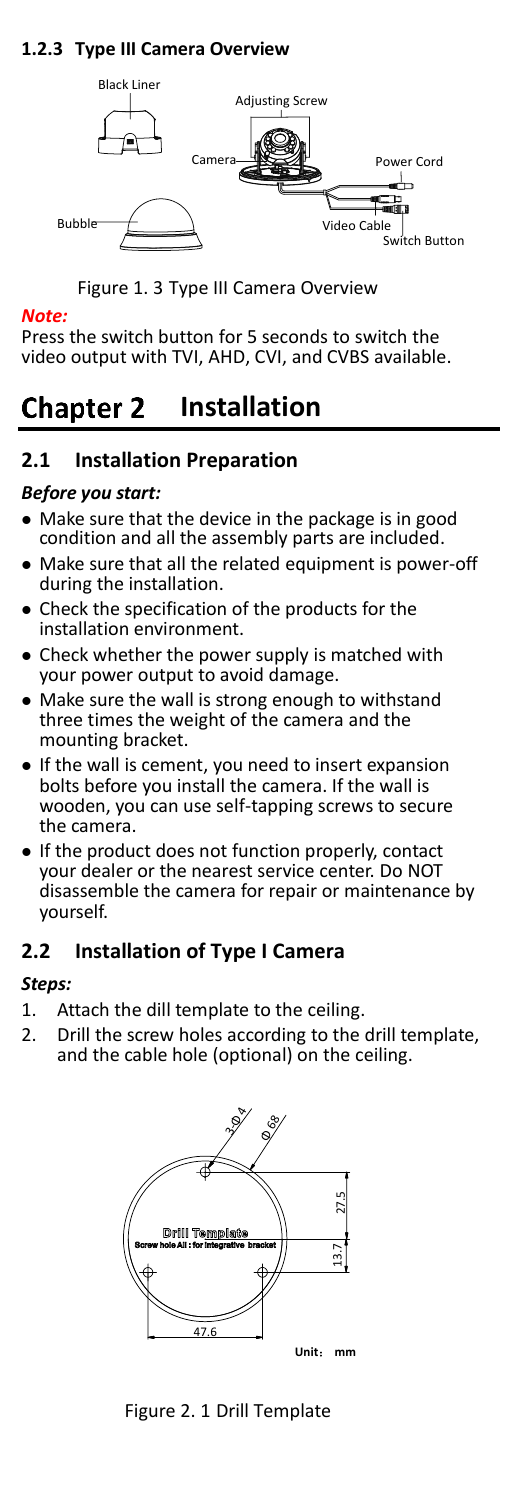#### *Note:*

Cable hole is required when adopting ceiling outlet to route the cable.

3. Attach the mounting base of the type I camera to the ceiling and secure the camera with supplied screws.



Figure 2. 2 Secure the camera to the ceiling

#### *Note:*

- In the supplied screw package, both self-tapping screws and expansion blots are contained.
- If the wall is cement, expansion blots are required to fix the camera. If the wall is wooden, self-tapping screws are required.
- 4. Route the cables through the cable hole (optional), or the side opening.
- 5. Connect the corresponding power cord, and video cable.
- 6. Power on the camera to check whether the image on the monitor is gotten from the optimum angle. If not, adjust the camera according to the figure below to get an optimum angle.
	- 1) Loosen the No.1 adjusting screw to adjust the pan position (0° to 360°).
	- 2) Tighten the No.1 adjusting screw.
	- 3) Loosen the No.2 adjusting screw to adjust the tilting position (0° to 90°).
	- 4) Tighten the No. 2 adjusting screw.
	- 5) Loosen the No.3 adjusting screw to adjust the rotation position (0° to 360°).
	- 6) Tighten the No.3 adjusting screw.



Figure 2. 3 3-Axis Adjustment

## **2.3 Installation of Type II camera**

#### *Steps:*

1. Disassemble the turret camera by rotating the camera to align the notch to one of the marks, as shown i[n Figure 2. 1.](#page-5-0)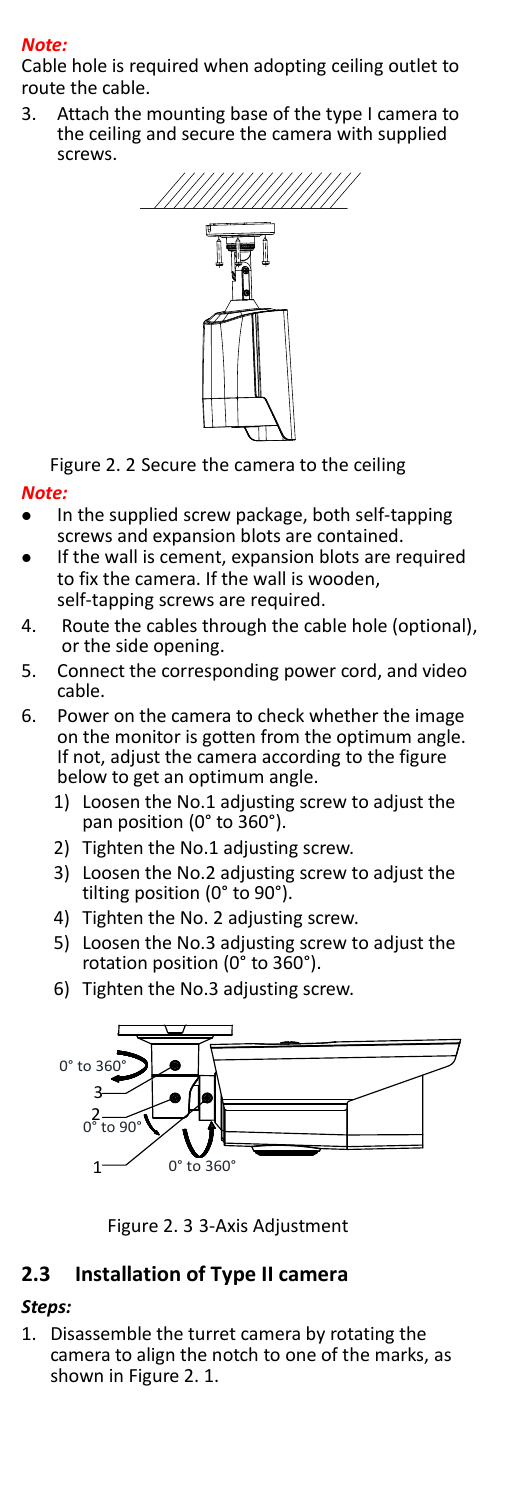

Figure 2. 4 Disassemble the Camera

- 2. Remove the mounting base from the camera body with a flat object, e.g., a coin.
- 3. Attach the drill template (supplied) to the place where you want to install the camera, and then drill the screw holes and the cable hole (optional) on the ceiling according to the drill template.

#### *Note:*

Cable hole is required when adopting the ceiling outlet to route the cable.



Figure 2. 5 Drill Template

4. Attach the mounting base to the ceiling and secure them with supplied screws



Figure 2. 6 Attach the Mounting Base to the Ceiling

#### *Note:*

- In the supplied screw package, both self-tapping screws and expansion blots are contained.
- If the wall is cement, expansion blots are required to fix the camera. If the wall is wooden, self-tapping screws are required.
- 5. Route the cables through the cable hole (optional), or the side opening.
- 6. Align the camera with the mounting base, and tighten the screws to secure the camera with the mounting base.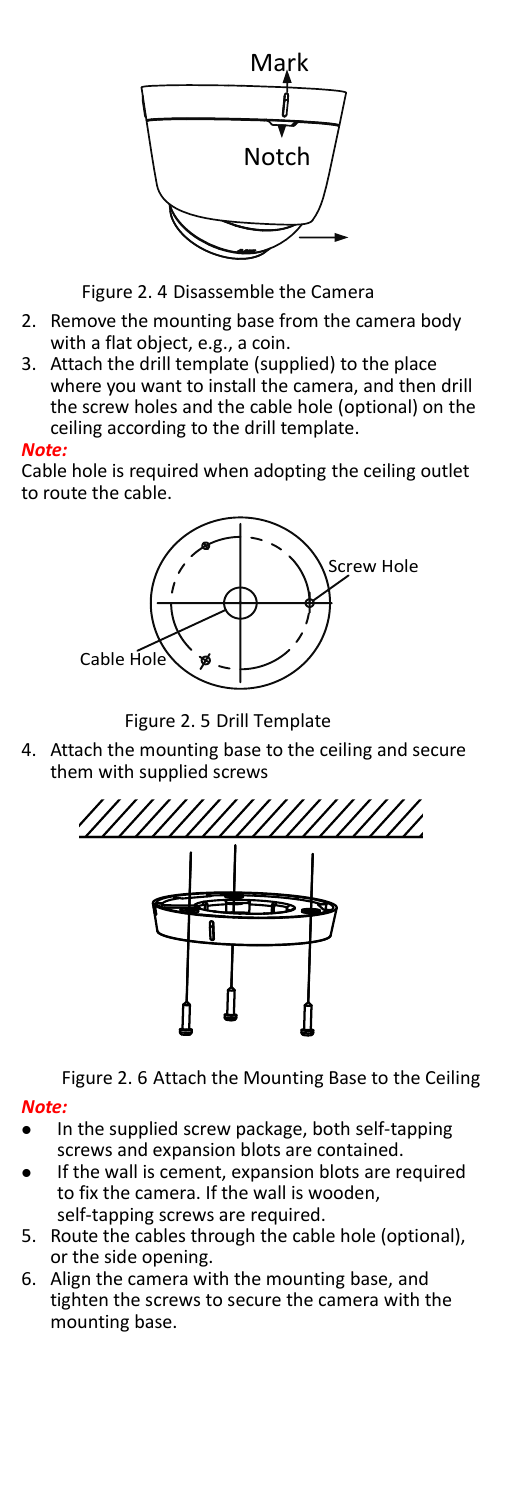



Figure 2. 7 Secure the Camera with Mounting Base

- 7. Connect the corresponding cables, such as power cord, and video cable.
- 8. Power on the camera to check whether the image on the monitor is gotten from the optimum angle. If not, adjust the camera according to the figure below to get an optimum angle.
	- 1). Hold the camera body and rotate the enclosure to adjust the pan position [0° to 360°].
	- 2). Move the camera body up and down to adjust the tilt position [0° to 75°].
	- 3). Rotate the camera body to adjust the rotation position [0° to 360°].



Figure 2. 8 3-axis Adjustment

## **2.4 Installation of Type III Camera**

#### *Steps:*

1. Pry the snap joint up to remove the bubble and the black liner.



Figure 2. 9 Remove the Bubble

2. Attach the drill template (supplied) to the place where you want to install the camera, and then drill the screw holes and the cable hole (optional) according to the drill template on the ceiling.

#### *Note:*

Cable hole is required when adopting ceiling outlet to route the cable.